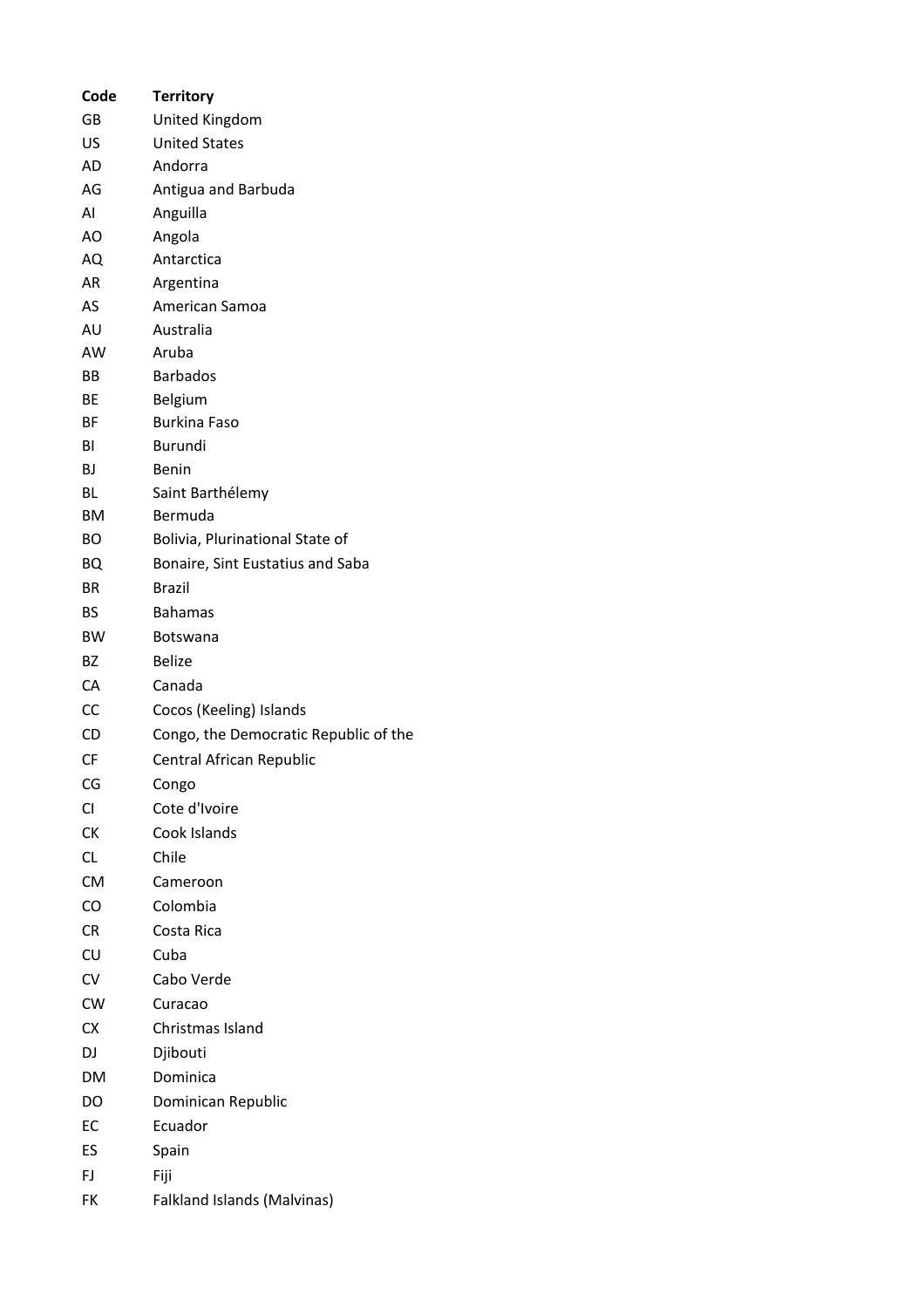| FM  | Micronesia, Federated States of              |
|-----|----------------------------------------------|
| FR  | France                                       |
| GA  | Gabon                                        |
| GD  | Grenada                                      |
| GF  | French Guiana                                |
| GG  | Guernsey                                     |
| GH  | Ghana                                        |
| GI  | Gibraltar                                    |
| GL  | Greenland                                    |
| GM  | Gambia                                       |
| GN  | Guinea                                       |
| GP  | Guadeloupe                                   |
| GQ  | <b>Equatorial Guinea</b>                     |
| GS  | South Georgia and the South Sandwich Islands |
| GT  | Guatemala                                    |
| GW  | Guinea-Bissau                                |
| GY  | Guyana                                       |
| HM  | <b>Heard Island and McDonald Islands</b>     |
| HN  | Honduras                                     |
| НT  | Haiti                                        |
| ID  | Indonesia                                    |
| IE  | Ireland                                      |
| IM  | Isle of Man                                  |
| IO  | <b>British Indian Ocean Territory</b>        |
| ΙT  | Italy                                        |
| JE  | Jersey                                       |
| JM  | Jamaica                                      |
| КE  | Kenya                                        |
| ΚI  | Kiribati                                     |
| ΚM  | Comoros                                      |
| KN  | Saint Kitts and Nevis                        |
| KW. | Kuwait                                       |
| ΚY  | Cayman Islands                               |
| LВ  | Lebanon                                      |
| LC  | Saint Lucia                                  |
| LR. | Liberia                                      |
| LS. | Lesotho                                      |
| МC  | Monaco                                       |
| MF  | Saint Martin (French part)                   |
| MG  | Madagascar                                   |
| MН  | Marshall Islands                             |
| ML  | Mali                                         |
| MМ  | Myanmar                                      |
| МO  | Macao                                        |
| MP  | Northern Mariana Islands                     |
| MQ  | Martinique                                   |
|     |                                              |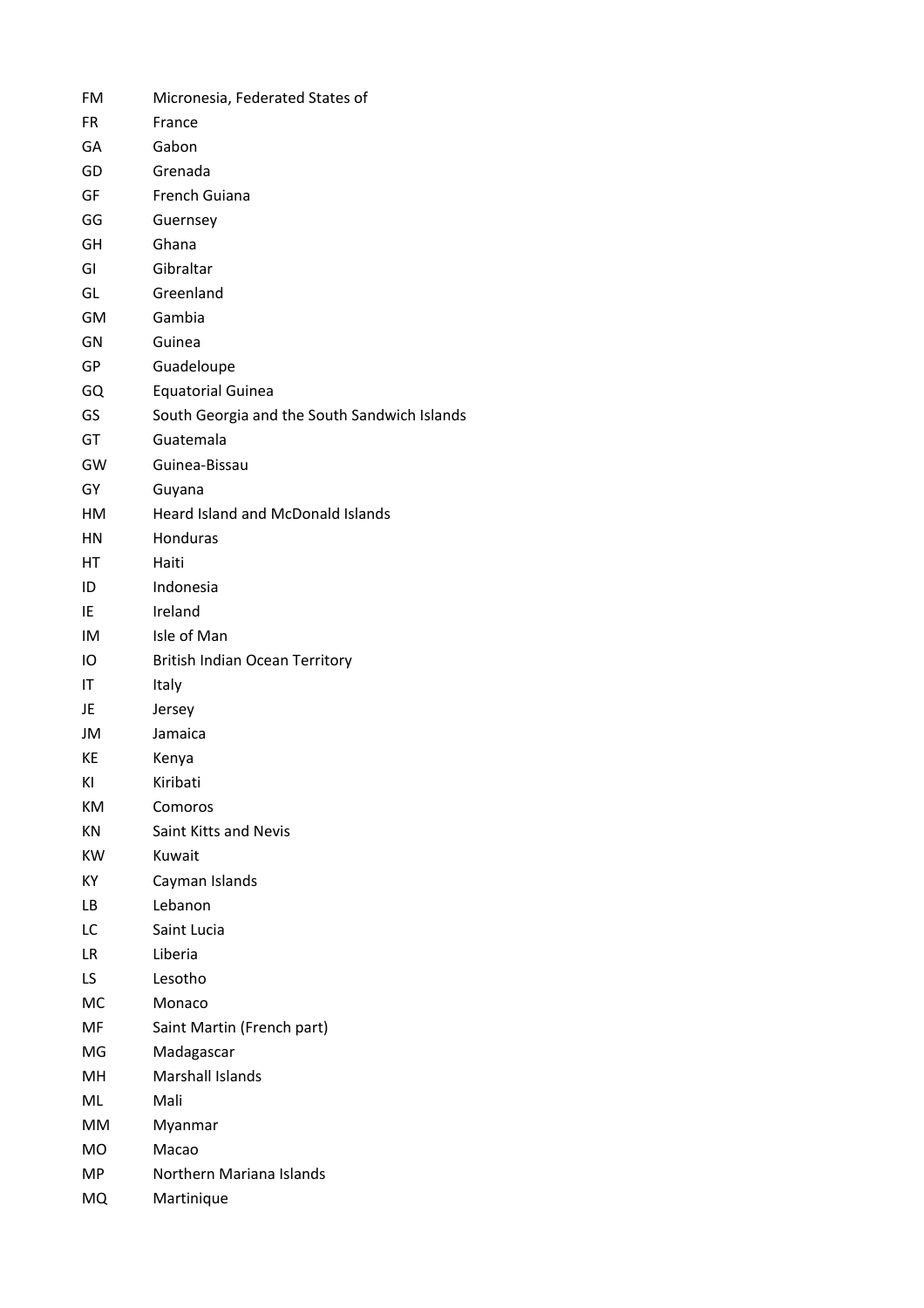| MS        | Montserrat                                   |
|-----------|----------------------------------------------|
| МT        | Malta                                        |
| MU        | Mauritius                                    |
| MV        | <b>Maldives</b>                              |
| <b>MW</b> | Malawi                                       |
| MX        | Mexico                                       |
| MZ        | Mozambique                                   |
| NA.       | Namibia                                      |
| <b>NC</b> | New Caledonia                                |
| ΝE        | Niger                                        |
| ΝF        | Norfolk Island                               |
| ΝG        | Nigeria                                      |
| ΝI        | Nicaragua                                    |
| NR.       | Nauru                                        |
| ΝU        | Niue                                         |
| ΝZ        | New Zealand                                  |
| PА        | Panama                                       |
| PE        | Peru                                         |
| PF        | French Polynesia                             |
| PG        | Papua New Guinea                             |
| <b>PH</b> | Philippines                                  |
| PK        | Pakistan                                     |
| PM        | Saint Pierre and Miquelon                    |
| <b>PN</b> | Pitcairn                                     |
| <b>PR</b> | Puerto Rico                                  |
| PT        | Portugal                                     |
| <b>PW</b> | Palau                                        |
| PY        | Paraguay                                     |
| RE        | Reunion                                      |
| <b>RW</b> | Rwanda                                       |
| SB        | Solomon Islands                              |
| SC        | Seychelles                                   |
| SG        | Singapore                                    |
| SH        | Saint Helena, Ascension and Tristan da Cunha |
| SL        | Sierra Leone                                 |
| SM        | San Marino                                   |
| SN        | Senegal                                      |
| SR        | Suriname                                     |
| SS        | South Sudan                                  |
| ST        | Sao Tome and Principe                        |
| SV        | El Salvador                                  |
| SZ        | Swaziland                                    |
| TC        | <b>Turks and Caicos Islands</b>              |
| TD        | Chad                                         |
| TF        | <b>French Southern Territories</b>           |
| TG        | Togo                                         |
|           |                                              |